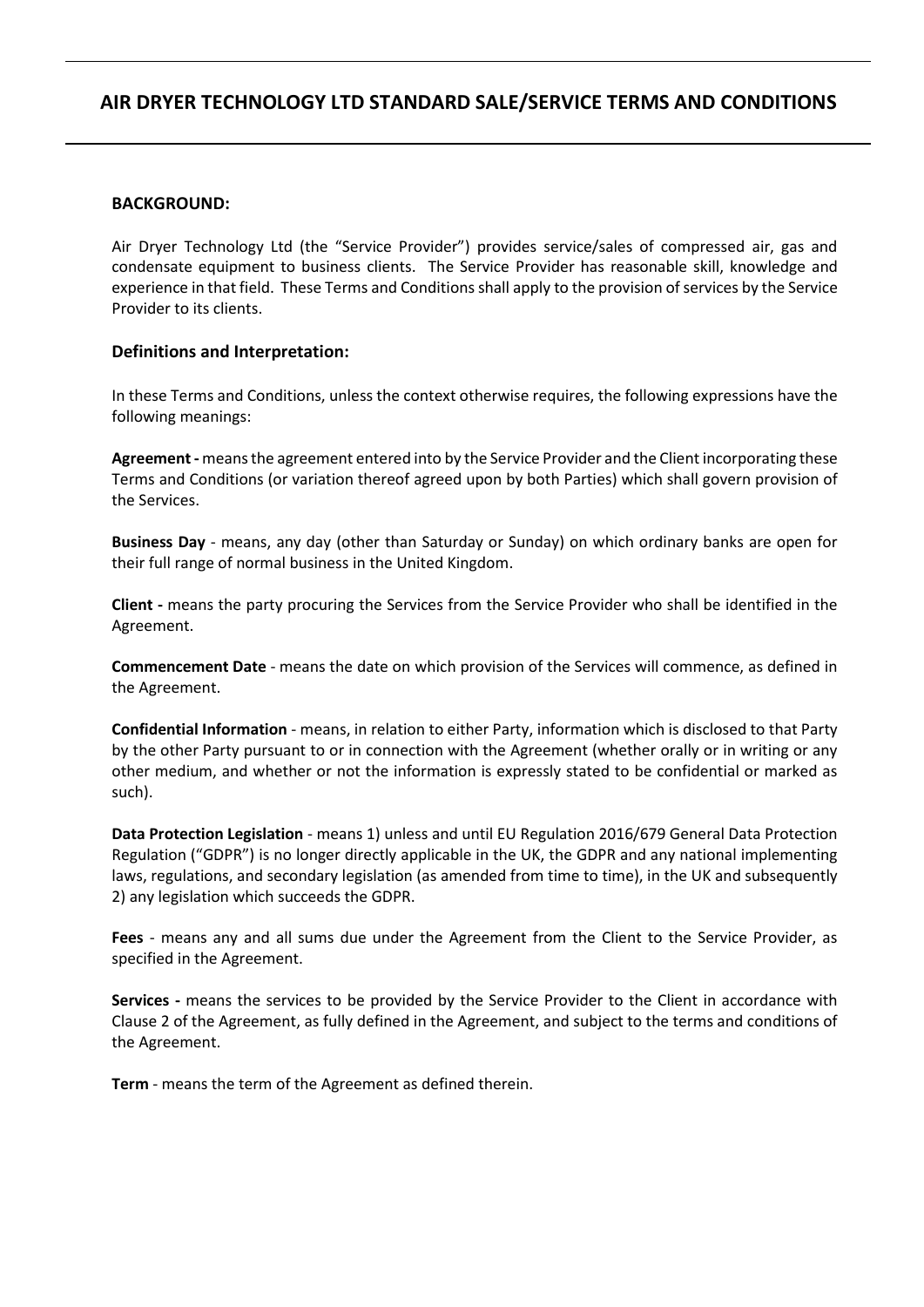#### **1. Unless the context otherwise requires, each reference in these Terms and Conditions to:**

- "writing", and any cognate expression, includes a reference to any communication effected by electronic or facsimile transmission or similar means;
- a statute or a provision of a statute is a reference to that statute or provision as amended or reenacted at the relevant time;
- "these Terms and Conditions" is a reference to these Terms and Conditions as amended or supplemented at the relevant time;
- a Clause or paragraph is a reference to a Clause of these Terms and Conditions or to a Clause of the Agreement, as appropriate; and
- a "Party" or the "Parties" refer to the parties to the Agreement.
- The headings used in these Terms and Conditions are for convenience only and shall have no effect upon the interpretation of these Terms and Conditions.
- Words imparting the singular number shall include the plural and vice versa.
- References to any gender shall include the other gender.
- References to persons shall include corporations.

### **2. Provision of the Services**

- With effect from the Commencement Date, the Service Provider shall, throughout the Term of the Agreement, provide the Services to the Client.
- The Service Provider shall provide the Services with reasonable skill and care, commensurate with prevailing standards in the industrial sector in the United Kingdom.
- The Service Provider shall act in accordance with all reasonable instructions given to it by the Client provided such instructions are compatible with the specification of Services provided in the Agreement.
- The Service Provider shall be responsible for ensuring that it complies with all statutes, regulations, byelaws, standards, codes of conduct and any other rules relevant to the provision of the Services.
- [The Service Provider may, in relation to certain specified matters related to the Services, act on the Client's behalf. Such matters shall not be set out in the Agreement but shall be agreed between the Parties as they arise from time to time.]
- [The Service Provider shall use all reasonable endeavours to accommodate any reasonable changes in the Services that may be requested by the Client, subject to the Client's acceptance of any related reasonable changes to the Fees that may be due as a result of such changes.]

#### **3. Client's Obligations**

- The Client shall use all reasonable endeavours to provide all pertinent information to the Service Provider that is necessary for the Service Provider's provision of the Services.
- The Client may, from time to time, issue reasonable instructions to the Service Provider in relation to the Service Provider's provision of the Services. Any such instructions should be compatible with the specification of the Services provided in the Agreement.
- In the event that the Service Provider requires the decision, approval, consent or any other communication from the Client in order to continue with the provision of the Services or any part thereof at any time, the Client shall provide the same in a reasonable and timely manner.
- If any consents, licences or other permissions are needed from any third parties such as landlords, planning authorities, local authorities or similar, it shall be the Client's responsibility to obtain the same in advance of the provision of the Services (or the relevant part thereof).
- If the nature of the Services requires that the Service Provider has access to the Client's home or any other location, access to which is lawfully controlled by the Client, the Client shall ensure that the Service Provider has access to the same at the times to be agreed between the Service Provider and the Client as required.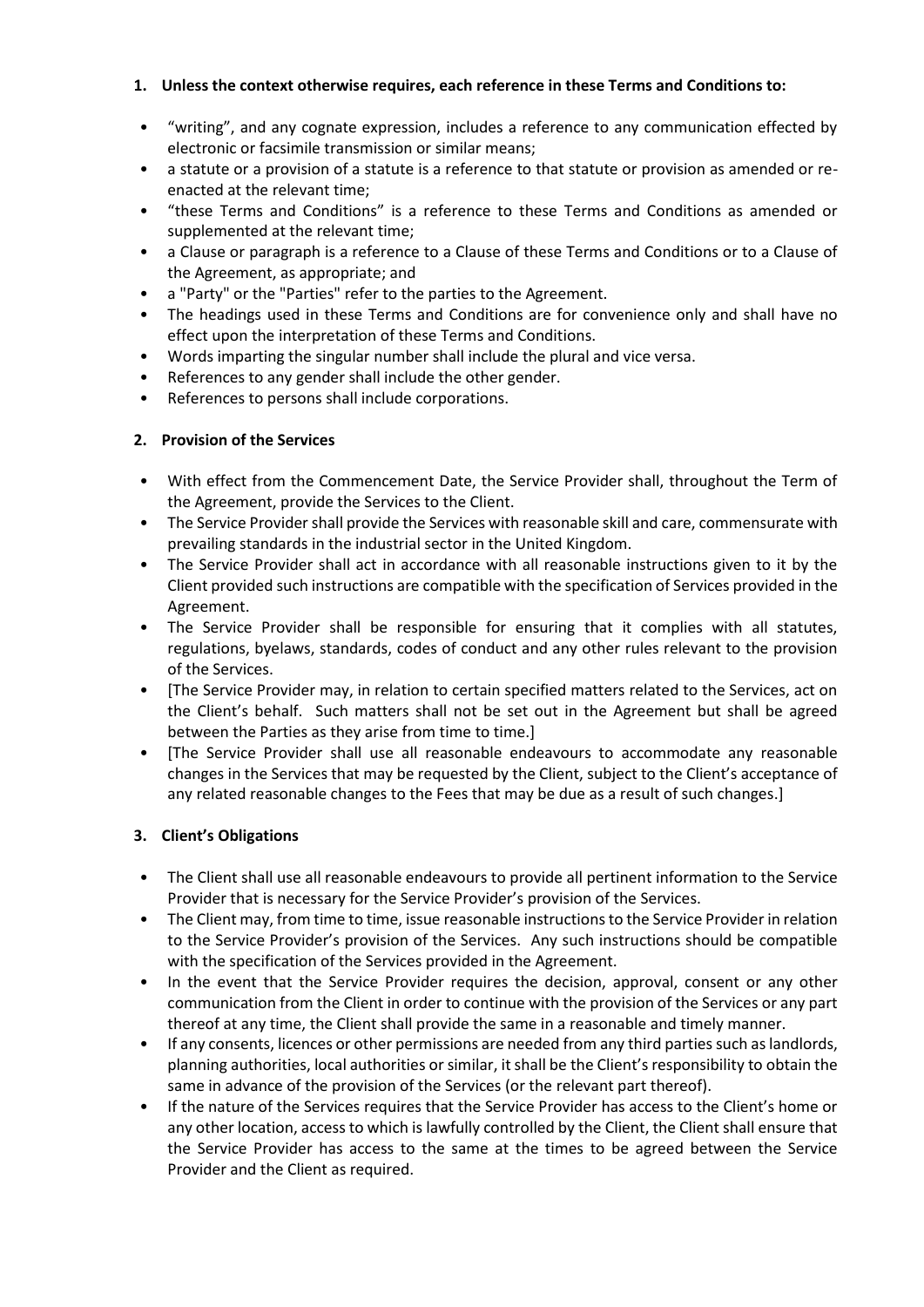• Any delay in the provision of the Services resulting from the Client's failure or delay in complying with any of the provisions of Clause 3 of the Agreement shall not be the responsibility or fault of the Service Provider.

#### **4. Fees, Payment and Records**

- The Client shall pay the Fees to the Service Provider in accordance with the provisions of the Agreement.
- The Service Provider shall invoice the Client for Fees due in accordance with the provisions of the Agreement.
- All payments required to be made pursuant to the Agreement by either Party shall be made within 30 Business Days of receipt by that Party of the relevant invoice.
- All payments required to be made pursuant to the Agreement by either Party shall be made in GBP in cleared funds to such bank in UK as the receiving Party may from time to time nominate [, without any set-off, withholding or deduction except such amount (if any) of tax as that Party is required to deduct or withhold by law.]
- Where any payment pursuant to the Agreement is required to be made on a day that is not a Business Day, it may be made on the next following Business Day.
- Without prejudice to clause 9 of the Agreement, any sums which remain unpaid following the expiry of the period set out in sub-Clause 4.3 of the Agreement shall incur interest on a daily basis at 2% above the base rate of Barclays from time to time until payment is made in full of any such outstanding sums.
- Each Party shall:
- keep, or procure that there are kept, such records and books of account as are necessary to enable the amount of any sums payable pursuant to the Agreement to be accurately calculated.

### **5. Liability, Indemnity and Insurance**

- The Service Provider shall ensure that it has in place at all times suitable and valid insurance that shall include public liability insurance.
- In the event that the Service Provider fails to perform the Services with reasonable care and skill it shall carry out any and all necessary remedial action at no additional cost to the Client.
- The Service Provider's total liability for any loss or damage caused as a result of its negligence or breach of the Agreement shall be limited to the sum defined therein.
- The Service Provider shall not be liable for any loss or damage suffered by the Client that results from the Client's failure to follow any instructions given by the Service Provider.
- Nothing in these Terms and Conditions nor in the Agreement shall limit or exclude the Service Provider's liability for death or personal injury.
- Subject to sub-Clause of the Agreement the Service Provider shall indemnify the Client against any costs, liability, damages, loss, claims or proceedings arising out of the Service Provider's breach of the Agreement.
- The Client shall indemnify the Service Provider against any costs, liability, damages, loss, claims or proceedings arising from loss or damage to any equipment (including that belonging to any third parties appointed by the Service Provider) caused by the Client or its agents or employees.
- Neither Party shall be liable to the other or be deemed to be in breach of the Agreement by reason of any delay in performing, or any failure to perform, any of that Party's obligations if the delay or failure is due to any cause beyond that Party's reasonable control.

## **6. Guarantee**

- The Service Provider shall guarantee that the product of all Services provided will be free from any and all defects for a period that shall be defined in the Agreement.
- If any defects in the product of the Services appear during the guarantee period set out in the Agreement the Service Provider shall rectify any and all such defects at no cost to the Client.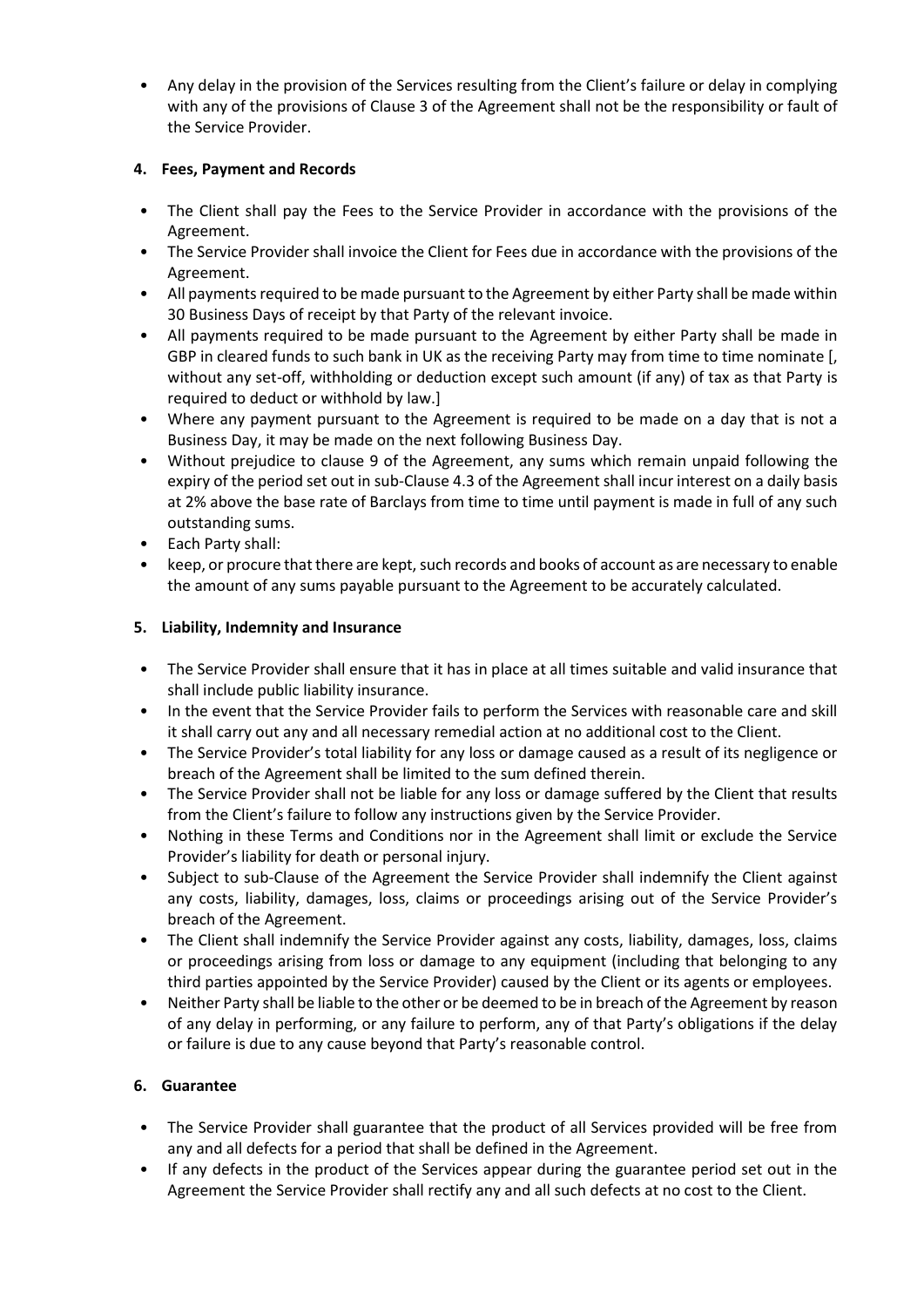## **7. Confidentiality**

- Each Party undertakes that, except as provided by Clause 7of the Agreement or as authorised in writing by the other Party, it shall, at all times during the continuance of the Agreement and [for 5 years] after its termination:
- keep confidential all Confidential Information;
- not disclose any Confidential Information to any other party;
- not use any Confidential Information for any purpose other than as contemplated by and subject to the terms of the Agreement;
- not make any copies of, record in any way or part with possession of any Confidential Information; and
- ensure that none of its directors, officers, employees, agents, sub-contractors or advisers does any act which, if done by that Party, would be a breach of the provisions of Claus 7 of the Agreement.
- Either Party may:
- disclose any Confidential Information to:
- any sub-contractor or supplier of that Party;
- any governmental or other authority or regulatory body; or
- any employee or officer of that Party or of any of the aforementioned persons, parties or bodies;
- to such extent only as is necessary for the purposes contemplated by the Agreement (including, but not limited to, the provision of the Services), or as required by law. In each case that Party shall first inform the person, party or body in question that the Confidential Information is confidential and (except where the disclosure is to any such body under Clause 7 or any employee or officer of any such body) obtaining and submitting to the other Party a written confidentiality undertaking from the party in question. Such undertaking should be as nearly as practicable in the terms of Clause 7 of the Agreement, to keep the Confidential Information confidential and to use it only for the purposes for which the disclosure is made; and
- use any Confidential Information for any purpose, or disclose it to any other person, to the extent only that it is at the date of the Agreement, or at any time after that date becomes, public knowledge through no fault of that Party. In making such use or disclosure, that Party must not disclose any part of the Confidential Information that is not public knowledge.
- The provisions of Clause 7 of the Agreement shall continue in force in accordance with their terms, notwithstanding the termination of the Agreement for any reason.

#### **8. Force Majeure**

- No Party to the Agreement shall be liable for any failure or delay in performing their obligations where such failure or delay results from any cause that is beyond the reasonable control of that Party. Such causes include, but are not limited to: power failure, internet service provider failure, industrial action, civil unrest, fire, flood, storms, earthquakes, acts of terrorism, acts of war, governmental action or any other event that is beyond the control of the Party in question.
- [In the event that a Party to the Agreement cannot perform their obligations hereunder as a result of force majeure for a continuous period to be defined in the Agreement, the other Party may at its discretion terminate the Agreement by written notice at the end of that period. In the event of such termination, the Parties shall agree upon a fair and reasonable payment for all Services provided up to the date of termination. Such payment shall take into account any prior contractual commitments entered into in reliance on the performance of the Agreement.]

#### **9. Term and Termination**

• The Agreement shall come into force on the agreed Commencement Date and shall continue for a defined Term from that date, subject to the provisions of Clause 9 of the Agreement.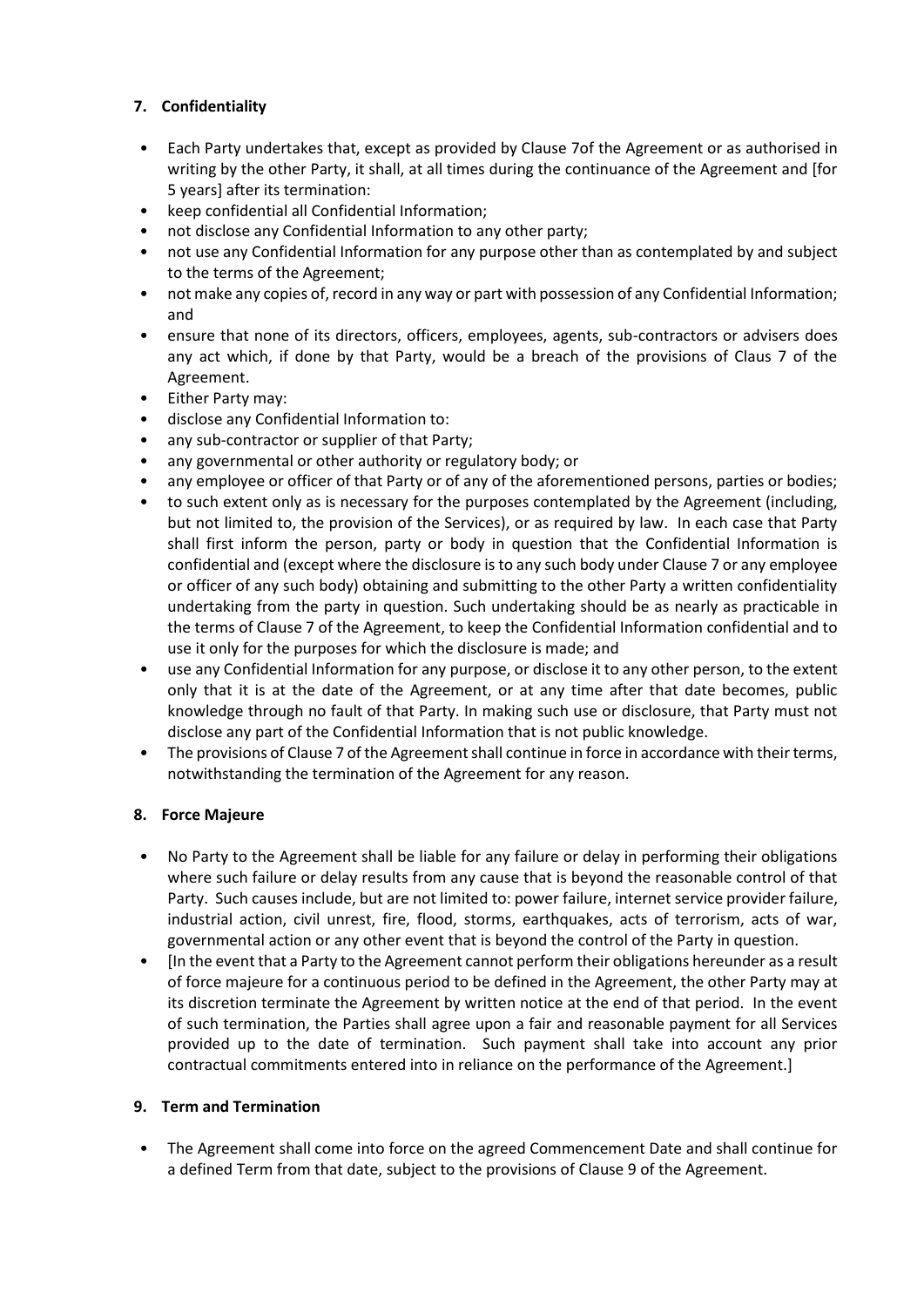- Either Party shall have the right, subject to the agreement and consent of the other Party and exercisable by giving not less than 30 days written notice to the other at any time prior to the expiry of the Term specified in Clause 9 of the Agreement (or any further period for which the Agreement is extended) to extend the Agreement for a further period of 1 year.
- Either Party may terminate the Agreement by giving to the other not less than 30 days written notice, to expire on or at any time after the minimum term of the Agreement (which shall be defined in the Agreement).
- Either Party may immediately terminate the Agreement by giving written notice to the other Party if:
- any sum owing to that Party by the other Party under any of the provisions of the Agreement is not paid within 60 Business Days of the due date for payment;
- the other Party commits any other breach of any of the provisions of the Agreement and, if the breach is capable of remedy, fails to remedy it within 60 Business Days after being given written notice giving full particulars of the breach and requiring it to be remedied;
- an encumbrancer takes possession, or where the other Party is a company, a receiver is appointed, of any of the property or assets of that other Party;
- the other Party makes any voluntary arrangement with its creditors or, being a company, becomes subject to an administration order (within the meaning of the Insolvency Act 1986);
- the other Party, being an individual or firm, has a bankruptcy order made against it or, being a company, goes into liquidation (except for the purposes of bona fide amalgamation or reconstruction and in such a manner that the company resulting therefrom effectively agrees to be bound by or assume the obligations imposed on that other Party under the Agreement);
- anything analogous to any of the foregoing under the law of any jurisdiction occurs in relation to the other Party;
- the other Party ceases, or threatens to cease, to carry on business; or
- control of the other Party is acquired by any person or connected persons not having control of that other Party on the date of the Agreement. For the purposes of Clause 9, "control" and "connected persons" shall have the meanings ascribed thereto by Sections 1124 and 1122 respectively of the Corporation Tax Act 2010.
- For the purposes of Clause 9, a breach shall be considered capable of remedy if the Party in breach can comply with the provision in question in all respects.
- The rights to terminate the Agreement shall not prejudice any other right or remedy of either Party in respect of the breach concerned (if any) or any other breach.

#### **10. Effects of Termination**

- Upon the termination of the Agreement for any reason:
- any sum owing by either Party to the other under any of the provisions of the Agreement shall become immediately due and payable;
- all Clauses which, either expressly or by their nature, relate to the period after the expiry or termination of the Agreement shall remain in full force and effect;
- termination shall not affect or prejudice any right to damages or other remedy which the terminating Party may have in respect of the event giving rise to the termination or any other right to damages or other remedy which any Party may have in respect of any breach of the Agreement which existed at or before the date of termination;
- subject as provided in Clause 10 of the Agreement and except in respect of any accrued rights neither Party shall be under any further obligation to the other; and
- each Party shall (except to the extent referred to in Clause 7 of the Agreement) immediately cease to use, either directly or indirectly, any Confidential Information, and shall immediately return to the other Party any documents in its possession or control which contain or record any Confidential Information.
- The Service Provider shall be entitled to recover from the Client all costs and damages incurred by the Service Provider as a result of an Agreement cancellation, including a reasonable allowance for overheads and profit (including but not limited to loss of prospective profits and overheads).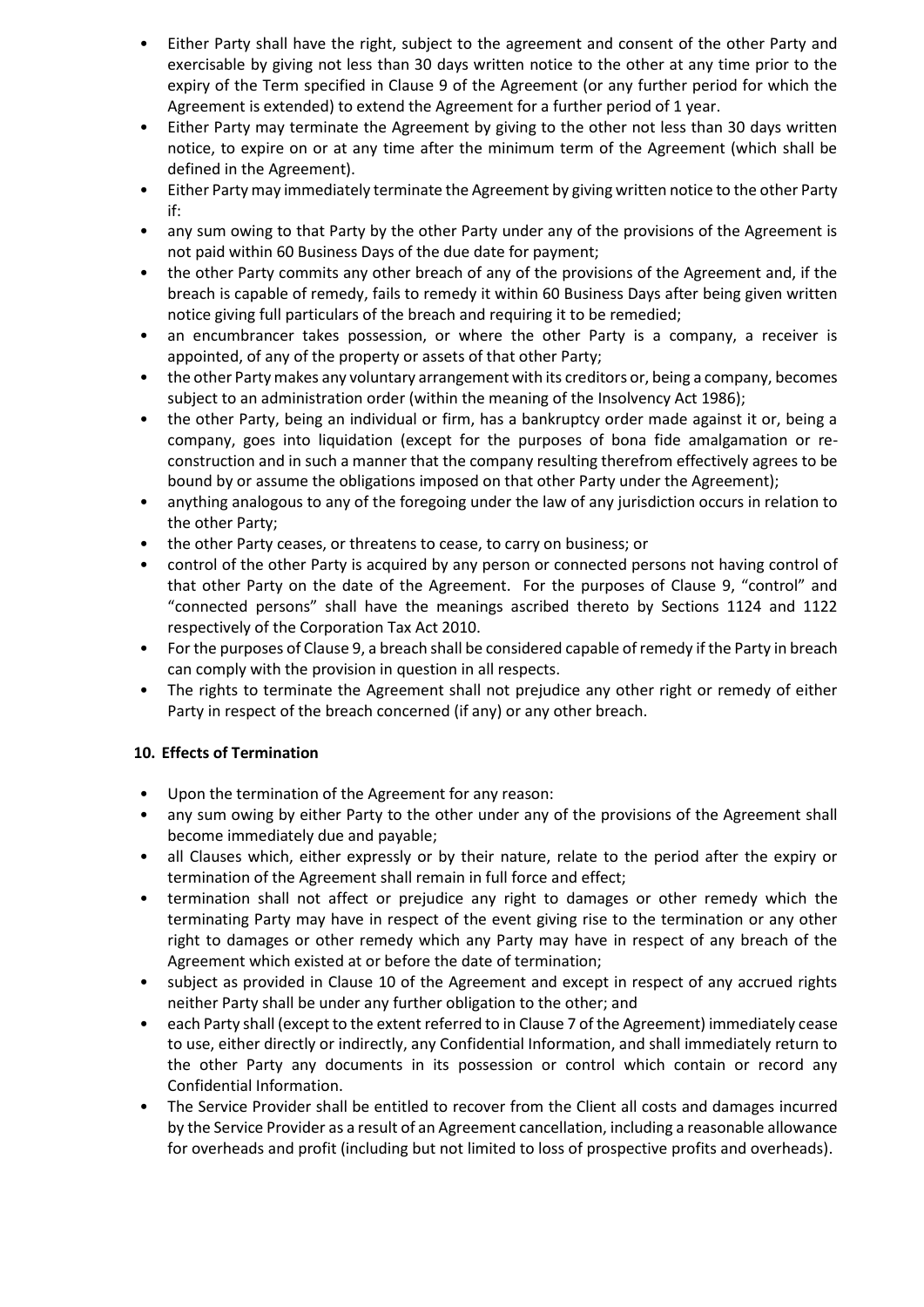#### **11. Data Protection**

• All personal information that the Service Provider may use will be collected, processed, and held in accordance with the provisions of EU Regulation 2016/679 General Data Protection Regulation ("GDPR") and the Client's rights under the GDPR.

### **12. Data Processing**

- In this Clause 12 and in the Agreement, "personal data", "data subject", "data controller", "data processor", and "personal data breach" shall have the meaning defined in Article 4, EU Regulation 2016/679 General Data Protection Regulation ("GDPR").
- All personal data to be processed by the Service Provider on behalf of the Client, subject to these Terms and Conditions and/or the Agreement, shall be processed in accordance with the terms of a Data Processing Agreement into which the Parties shall enter before any personal data is processed.
- OR
- Both Parties shall comply with all applicable data protection requirements set out in the Data Protection Legislation. Neither this Clause 12 nor the Agreement shall relieve either Party of any obligations set out in the Data Protection Legislation and shall not remove or replace any of those obligations.
- For the purposes of the Data Protection Legislation and for this Clause 12 and the Agreement, the Service Provider is the "Data Processor" and the Client is the "Data Controller".
- The type(s) of personal data, the scope, nature and purpose of the processing, and the duration of the processing shall be set out in a Schedule to the Agreement.
- The Data Controller shall ensure that it has in place all necessary consents and notices required to enable the lawful transfer of personal data to the Data Processor for the purposes described in [these Terms and Conditions] AND/OR [the Agreement] [and the Schedule to the Agreement].
- The Data Processor shall, with respect to any personal data processed by it in relation to its performance of any of its obligations under [these Terms and Conditions] AND/OR [the Agreement]:
- Process the personal data only on the written instructions of the Data Controller unless the Data Processor is otherwise required to process such personal data by law. The Data Processor shall promptly notify the Data Controller of such processing unless prohibited from doing so by law.
- Ensure that it has in place suitable technical and organisational measures (as approved by the Data Controller) to protect the personal data from unauthorised or unlawful processing, accidental loss, damage or destruction. Such measures shall be proportionate to the potential harm resulting from such events, taking into account the current state of the art in technology and the cost of implementing those measures. Measures to be taken shall be agreed between the Data Controller and the Data Processor and set out in the Schedule to the Agreement.
- Ensure that any and all staff with access to the personal data (whether for processing purposes or otherwise) are contractually obliged to keep that personal data confidential; and
- Not transfer any personal data outside of the European Economic Area without the prior written consent of the Data Controller and only if the following conditions are satisfied:
- The Data Controller and/or the Data Processor has/have provided suitable safeguards for the transfer of personal data;
- Affected data subjects have enforceable rights and effective legal remedies;
- The Data Processor complies with its obligations under the Data Protection Legislation, providing an adequate level of protection to any and all personal data so transferred; and
- The Data Processor complies with all reasonable instructions given in advance by the Data Controller with respect to the processing of the personal data.
- Assist the Data Controller at the Data Controller's cost, in responding to any and all requests from data subjects in ensuring its compliance with the Data Protection Legislation with respect to security, breach notifications, impact assessments, and consultations with supervisory authorities or regulators (including, but not limited to, the Information Commissioner's Office);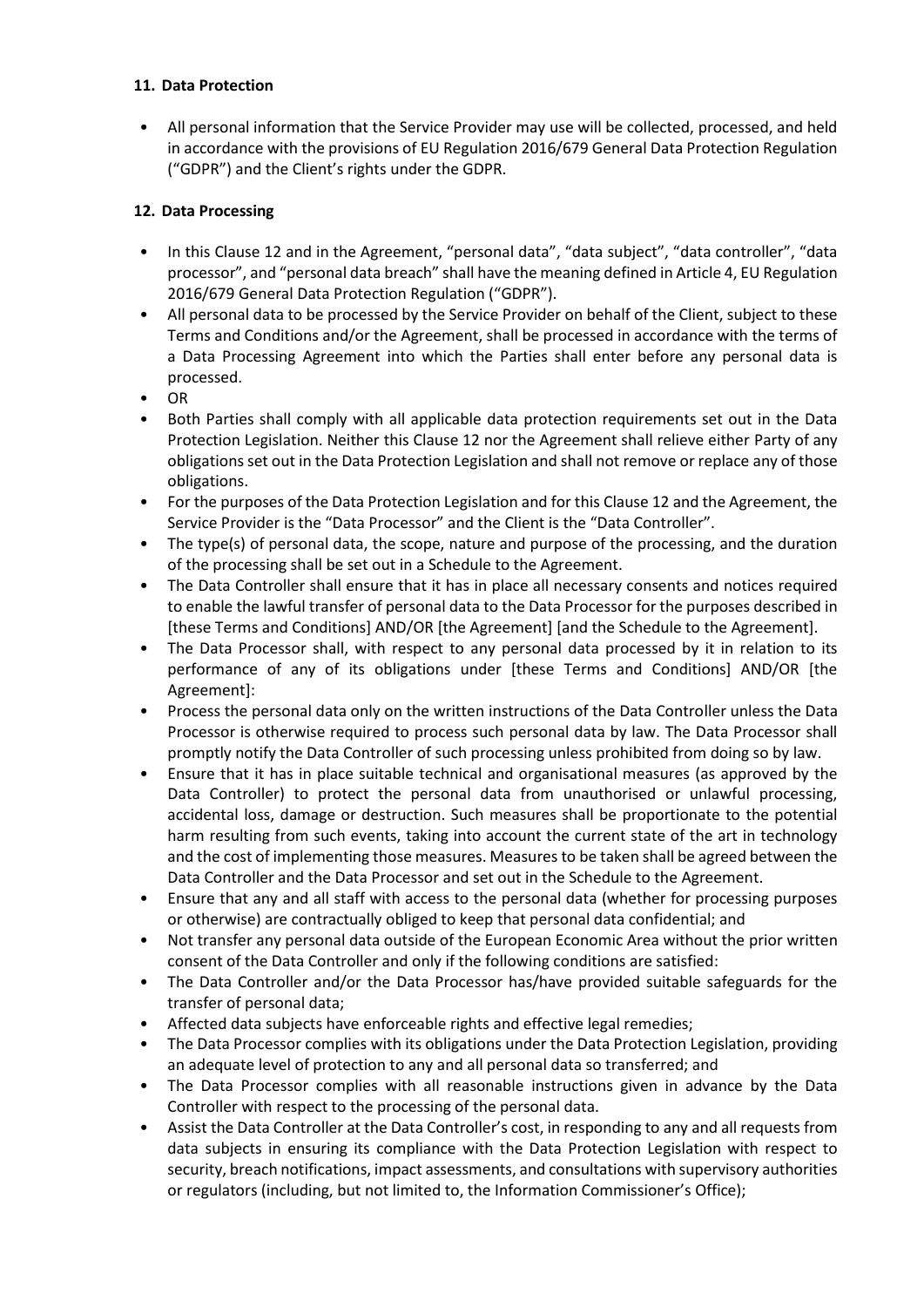- Notify the Data Controller without undue delay of a personal data breach;
- On the Data Controller's written instruction, delete (or otherwise dispose of) or return all personal data and any and all copies thereof to the Data Controller on termination of the Agreement unless it is required to retain any of the personal data by law; and
- Maintain complete and accurate records of all processing activities and technical and organisational measures implemented necessary to demonstrate compliance with [this Clause 12] AND/OR [the Agreement] and to allow for audits by the Data Controller and/or any party designated by the Data Controller.
- [The Data Processor shall not sub-contract any of its obligations with respect to the processing of personal data under [this Clause 12] AND/OR [the Agreement].]
- OR
- [The Data Processor shall not sub-contract any of its obligations to a sub-processor with respect to the processing of personal data under [this Clause 12] AND/OR [the Agreement] without the prior written consent of the Data Controller (such consent not to be unreasonably withheld). In the event that the Data Processor appoints a sub-processor, the Data Processor shall:
- Enter into a written agreement with the sub-processor, which shall impose upon the subprocessor the same obligations as are imposed upon the Data Processor by this [Clause 12] AND/OR [the Agreement] and which shall permit both the Data Processor and the Data Controller to enforce those obligations; and
- Ensure that the sub-processor complies fully with its obligations under that agreement and the Data Protection Legislation.]
- Either Party may, at any time, and on at least 30 calendar days' notice, alter the data protection provisions of the Agreement, replacing them with any applicable data processing clauses or similar terms that form part of an applicable certification scheme. Such terms shall apply when replaced by attachment to the Agreement.]

#### **13. No Waiver**

• No failure or delay by either Party in exercising any of its rights under the Agreement shall be deemed to be a waiver of that right, and no waiver by either Party of a breach of any provision of the Agreement shall be deemed to be a waiver of any subsequent breach of the same or any other provision.

#### **14. Further Assurance**

• Each Party shall execute and do all such further deeds, documents and things as may be necessary to carry the provisions of the Agreement into full force and effect.

#### **15. Costs**

• Subject to any provisions to the contrary each Party shall pay its own costs of and incidental to the negotiation, preparation, execution and carrying into effect of the Agreement.

#### **16. Set-Off**

• Neither Party shall be entitled to set-off any sums in any manner from payments due or sums received in respect of any claim under the Agreement or any other agreement at any time.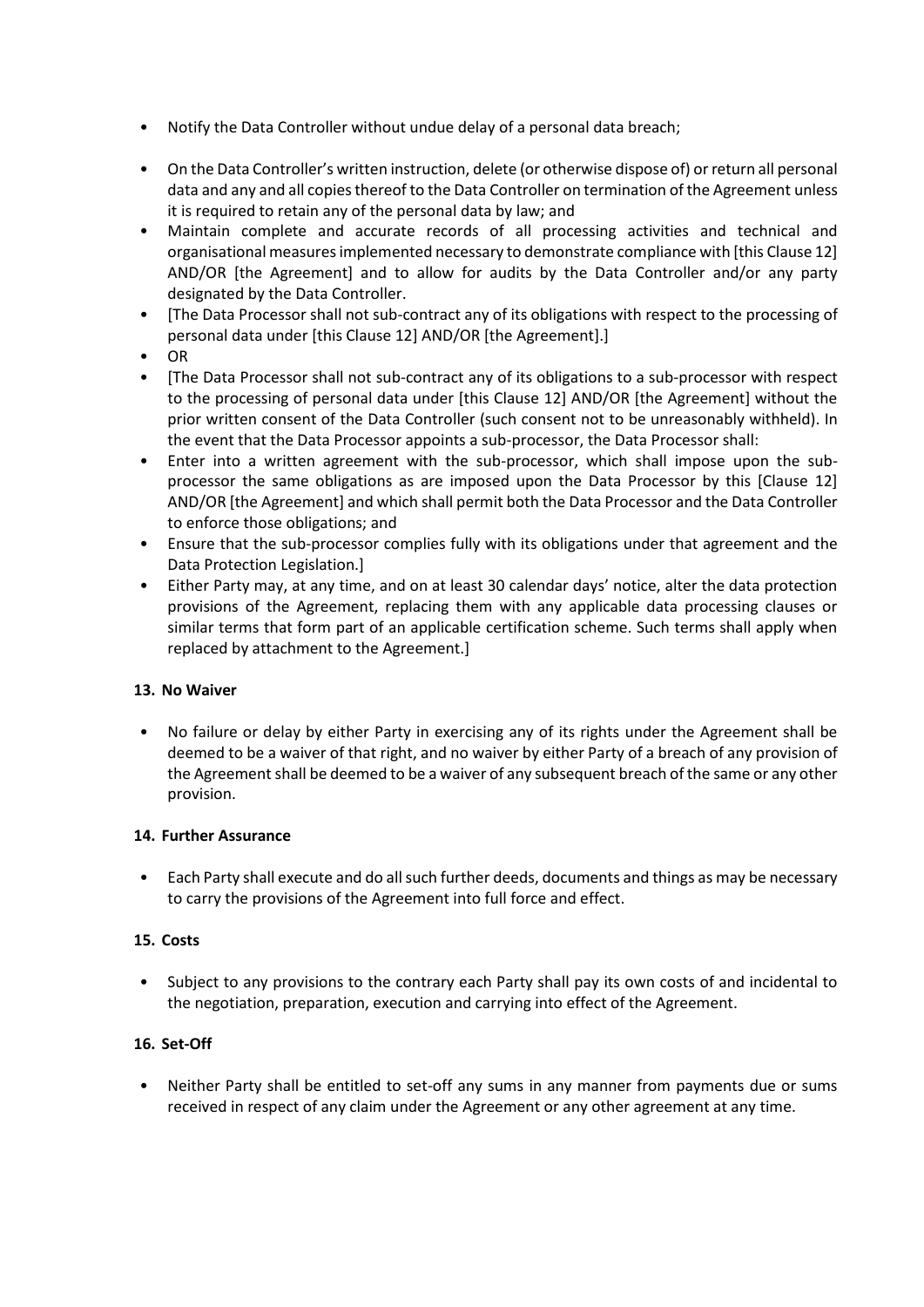### **17. Assignment and Sub-Contracting**

- [Subject to Clause 17] The Agreement shall be personal to the Parties. Neither Party may assign, mortgage, charge (otherwise than by floating charge) or sub-licence or otherwise delegate any of its rights thereunder, or sub-contract or otherwise delegate any of its obligations thereunder without the written consent of the other Party, such consent not to be unreasonably withheld.
- [[Subject to the provisions of Clause 12, the] OR [The] Service Provider shall be entitled to perform any of the obligations undertaken by it through any other member of its group or through suitably qualified and skilled sub-contractors. Any act or omission of such other member or sub-contractor shall, for the purposes of the Agreement, be deemed to be an act or omission of the Service Provider.]

## **18. Time**

- [All times and dates referred to in the Agreement shall be of the essence of the Agreement.]
- OR
- [The times and dates referred to in the Agreement shall be for guidance only and shall not be of the essence of the Agreement and may be varied by mutual agreement between the Parties.]

#### **19. Relationship of the Parties**

• Nothing in the Agreement shall constitute or be deemed to constitute a partnership, joint venture, agency or other fiduciary relationship between the Parties other than the contractual relationship expressly provided for in the Agreement.

#### **20. Non-Solicitation**

- Neither Party shall, for the Term of the Agreement and for a defined period (which shall be defined in the Agreement) after its termination or expiry, employ or contract the services of any person who is or was employed or otherwise engaged by the other Party at any time in relation to the Agreement [without the express written consent of that Party].
- Neither Party shall, for the Term of the Agreement and for a defined period (which shall be defined in the Agreement) after its termination or expiry, solicit or entice away from the other Party any customer or client where any such solicitation or enticement would cause damage to the business of that Party [without the express written consent of that Party].

#### **21. Third Party Rights**

- No part of the Agreement shall confer rights on any third parties and accordingly the Contracts (Rights of Third Parties) Act 1999 shall not apply to the Agreement.
- Subject to Clause 21 of the Agreement, the Agreement shall continue and be binding on the transferee, successors and assigns of either Party as required.

## **22. Notices**

- All notices under the Agreement shall be in writing and be deemed duly given if signed by, or on behalf of, a duly authorised officer of the Party giving the notice.
- Notices shall be deemed to have been duly given:
- when delivered, if delivered by courier or other messenger (including registered mail) during normal business hours of the recipient; or
- when sent, if transmitted by facsimile or e-mail and a successful transmission report or return receipt is generated; or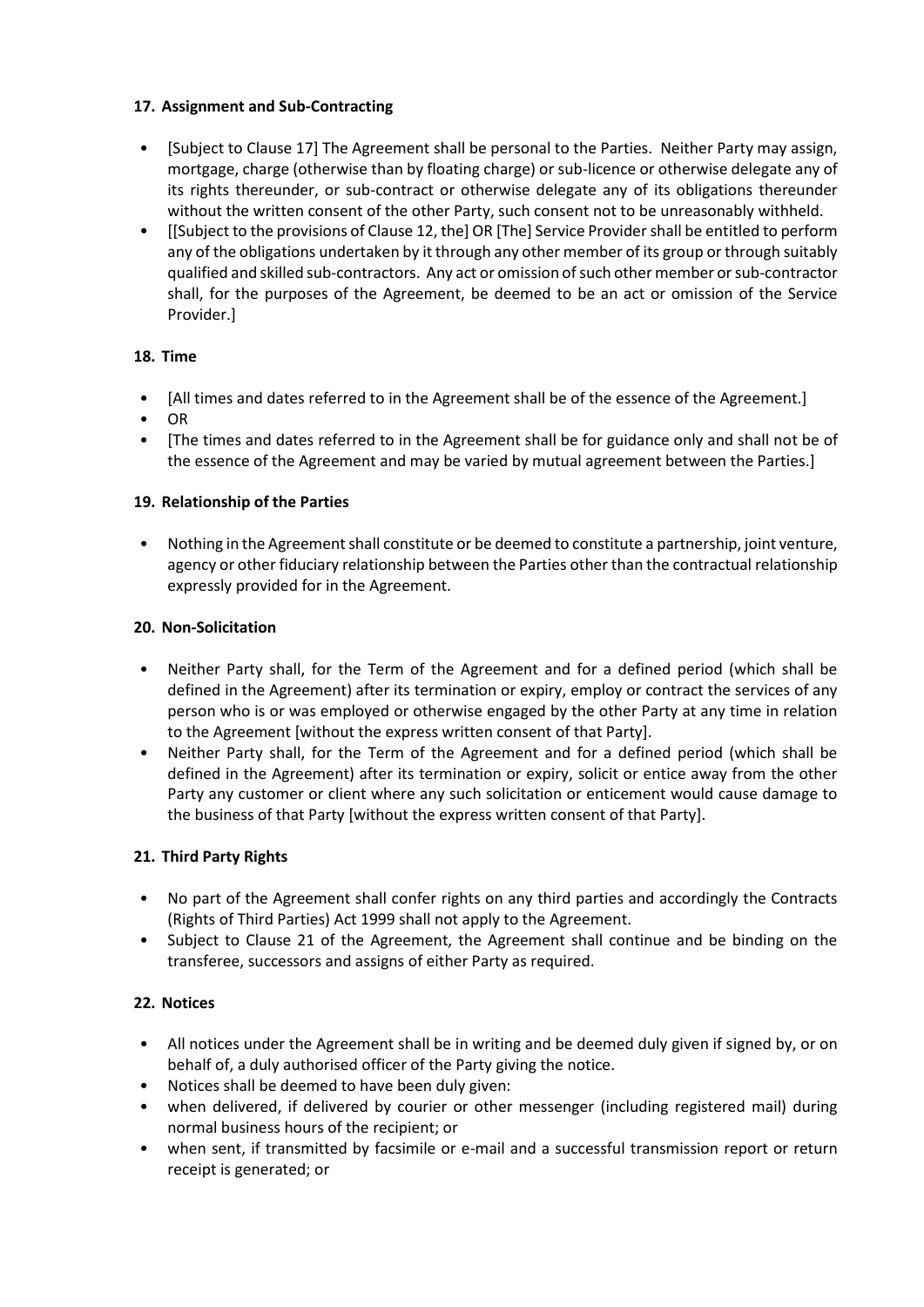- on the fifth business day following mailing, if mailed by national ordinary mail, postage prepaid; or
- on the tenth business day following mailing, if mailed by airmail, postage prepaid.
- In each case notices shall be addressed to the most recent address, e-mail address, or facsimile number notified to the other Party.

#### **23. Entire Agreement**

- I Subject to the provisions of Clause 12, the OR IThe Agreement contains the entire agreement between the Parties with respect to its subject matter and may not be modified except by an instrument in writing signed by the duly authorised representatives of the Parties.
- Each Party shall acknowledge that, in entering into the Agreement, it does not rely on any representation, warranty or other provision except as expressly provided in the Agreement, and all conditions, warranties or other terms implied by statute or common law are excluded to the fullest extent permitted by law.

#### **24. Counterparts**

• The Agreement may be entered into in any number of counterparts and by the Parties to it on separate counterparts each of which when so executed and delivered shall be an original, but all the counterparts together shall constitute one and the same instrument.

#### **25. Severance**

• In the event that one or more of the provisions of the Agreement and/or of these Terms and Conditions is found to be unlawful, invalid or otherwise unenforceable, that / those provision(s) shall be deemed severed from the remainder of the Agreement and/or these Terms and Conditions. The remainder of the Agreement and/or these Terms and Conditions shall be valid and enforceable.

#### **26. Dispute Resolution**

- The Parties shall attempt to resolve any dispute arising out of or relating to the Agreement through negotiations between their appointed representatives who have the authority to settle such disputes.
- [If negotiations under Clause 26 of the Agreement do not resolve the matter within 30 working days of receipt of a written invitation to negotiate, the parties will attempt to resolve the dispute in good faith through an agreed Alternative Dispute Resolution ("ADR") procedure.]
- [If the ADR procedure under Clause 26 of the Agreement does not resolve the matter within 30 working days of the initiation of that procedure, or if either Party will not participate in the ADR procedure, the dispute may be referred to arbitration by either Party.
- The seat of the arbitration under Clause 26 of the Agreement shall be England and Wales. The arbitration shall be governed by the Arbitration Act 1996 and Rules for Arbitration as agreed between the Parties. In the event that the Parties are unable to agree on the arbitrator(s) or the Rules for Arbitration, either Party may, upon giving written notice to the other Party, apply to the President or Deputy President for the time being of the Chartered Institute of Arbitrators for the appointment of an arbitrator or arbitrators and for any decision on rules that may be required.]
- Nothing in Clause 26 of the Agreement shall prohibit either Party or its affiliates from applying to a court for interim injunctive relief.
- The decision and outcome of the final method of dispute resolution under Clause 26 of the Agreement shall [not] be final and binding on both Parties.